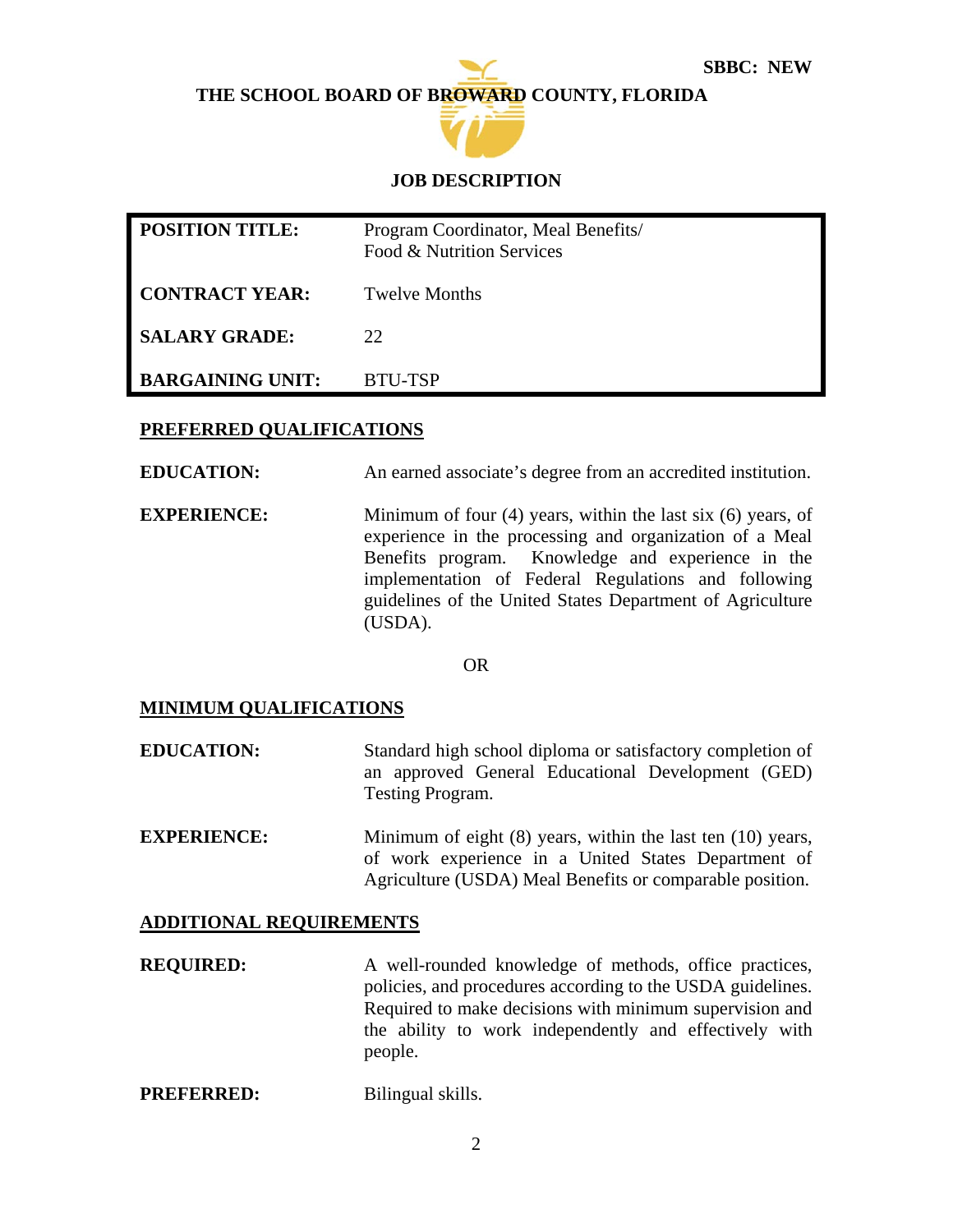| <b>REPORTS TO:</b>    | Finance Manager, Food & Nutrition Services                                                                                                                                                                                                                                                                   |  |  |
|-----------------------|--------------------------------------------------------------------------------------------------------------------------------------------------------------------------------------------------------------------------------------------------------------------------------------------------------------|--|--|
| <b>SUPERVISES:</b>    | Assigned clerical staff and temporary clerical employees                                                                                                                                                                                                                                                     |  |  |
| <b>POSITION GOAL:</b> | To coordinate and implement all policies set forth by the<br>USDA, Florida Department of Agriculture and Consumer<br>Services (FLDOA), District, Food and Nutrition Services<br>Director, and Finance Manager, Food and Nutrition<br>Services. Community liaison for the Meal Benefits<br>Community Program. |  |  |

## **ESSENTIAL PERFORMANCE RESPONSIBILITIES:**

#### **The Program Coordinator, Meal Benefits/ Food & Nutrition Services shall:**

- 1. oversee operations of the Meal Benefits area, responsible for the timely processing and second review online/paper applications, manual confirmation of Direct Certified students.
- 2. supervise permanent staff and temporary staff providing instruction and guidance regarding policies, procedures and direction of daily activities.
- 3. organize, execute, and delegate current projects while ensuring compliance of state and federal regulations.
- 4. provide various reports to Finance Manager and Director.
- 5. communicate with District departments and software representatives the needs of the Meal Benefits area, resolve issues or request assistance to implement new procedures which will enhance efficiency and productivity.
- 6. update and submit required documents for Application to State.
- 7. update general ParentLink and email notifications to parents and email to District's ParentLink contact.
- 8. update correspondence to notify parents of their child's meal eligibility, email to District's ParentLink contact.
- 9. update Application and parent information on Apply for Free and Reduced Lunch website.
- 10. assist Director, Finance Manager, and Administrators in the development and implementation of a Marketing Plan for the new school year.
- 11. carry out and assign various projects included in Marketing Plan.
- 12. coordinate work schedule and training of temporary staff.
- 13. develop and present training material at Free and Reduced Designee training webinar and Food and Nutrition Services Intern Manager training classes.
- 14. Follow DOA requirements to initiate verification process, select sample, perform confirmation review, assign staff, and provide guidance during the verification process; review completed verification files for accuracy.
- 15. assist with all internal and external Meal Application audits.
- 16. interact effectively with the general public, staff, teachers, parents, and administrators.
- 17. perform and promote all activities in compliance with equal employment and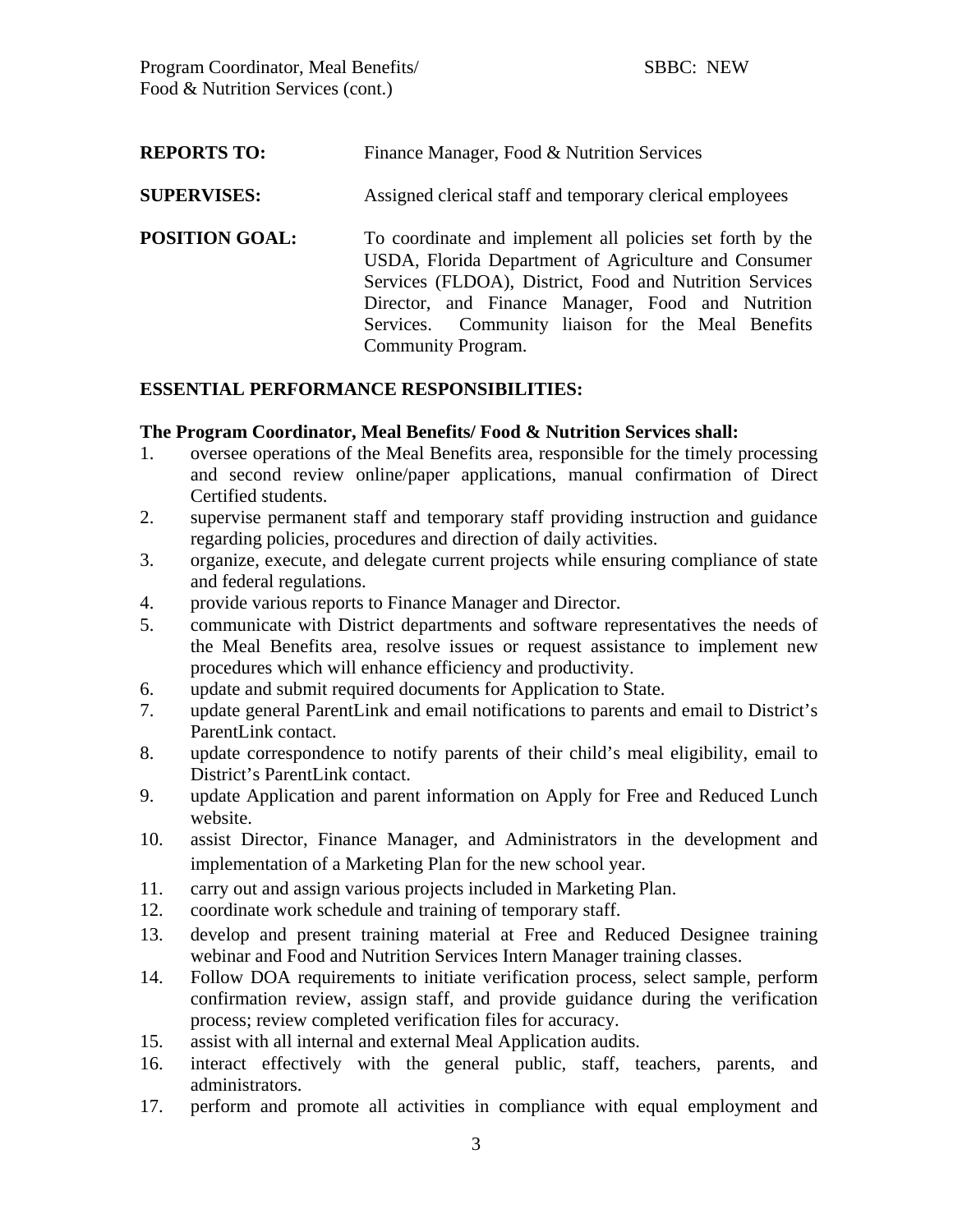nondiscrimination policies of The School Board of Broward County, Florida.

- 18. participate in training programs offered to enhance the individual's skills and proficiency related to the job responsibilities.
- 19. review current developments, literature and technical sources of information related to job responsibilities.
- 20. ensure adherence to good safety procedures.
- 21. follow federal and state laws, as well as School Board policies.
- 22. perform other duties as assigned by the Director, or designee.

#### **SIGNIFICANT CONTACTS – frequency, contact, purpose, and desired end result:**

Interacts effectively with the general public, staff, teachers, parents, and administrators and serves as a community liaison for the Meal Benefits Community Program.

#### **PHYSICAL REQUIREMENTS:**

Light work: Exerting up to 20 pounds of force occasionally, and/or up to 10 pounds of force as frequently as needed to move objects.

## **TERMS OF EMPLOYMENT:**

Salary and benefits shall be paid consistent with the District's approved compensation plan. Length of the work year and hours of employment shall be those established by the School Board.

#### **FLSA OVERTIME CATEGORY:**

Job is exempt from the overtime provisions of the Fair Labor Standards Act.

#### **EVALUATION:**

Performance will be evaluated in accordance with Board Policy.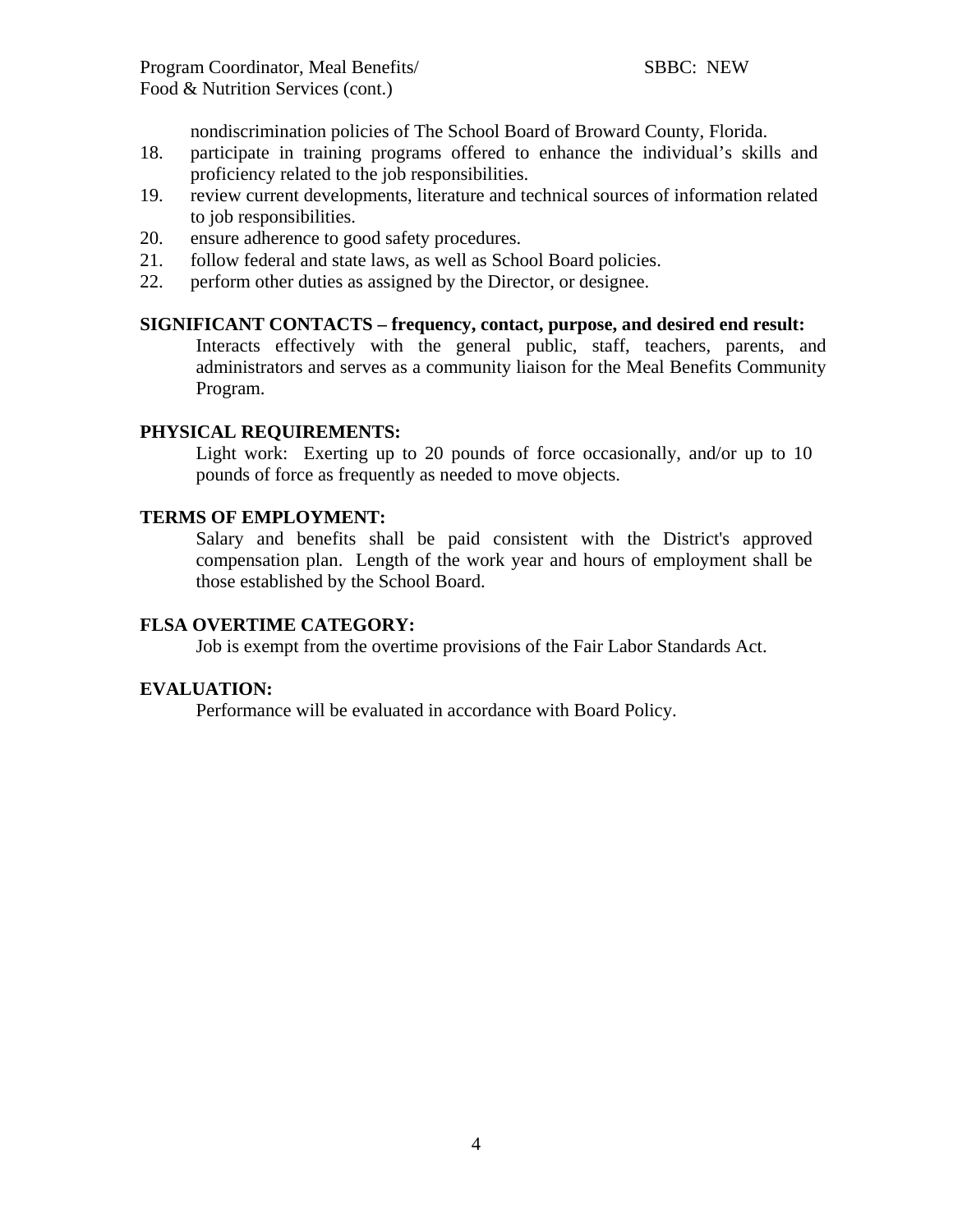## **Position Factor Listing**

## Program Coordinator, Meal Benefits/ Food & Nutrition Services Point Range: 715-754

# **Position Factors**

# **1. Knowledge**: Combined required **minimum education/experience for competent performance**

|                            | <b>Experience Range - Years</b> |     |    |  |
|----------------------------|---------------------------------|-----|----|--|
| Education                  | Up to $3$                       | 4-7 | 8+ |  |
| A. High School             |                                 |     | 3  |  |
| B. A.A/Vocational training |                                 |     |    |  |
| C. $B.S/B.A.$              |                                 |     |    |  |
| D. M.S/ M.A.               |                                 |     |    |  |
| E. $MS+$ (Sr. Mgmt.)       |                                 |     |    |  |

# **2. Human Relations Skills**: All interpersonal skills required to produce the desired end result

| Required skill level                                        |  | <i><b>*Organization Contact Level</b></i> |  |  |  |
|-------------------------------------------------------------|--|-------------------------------------------|--|--|--|
| A. Moderately important; courtesy/tact                      |  |                                           |  |  |  |
| B. Important; communicate ideas/lead team                   |  |                                           |  |  |  |
| C. Very important; influencing others; supervise/manage     |  |                                           |  |  |  |
| D. Critical to end result; convincing others; lead/motivate |  |                                           |  |  |  |

# **\*Definitions**

- **1 –** Immediate workgroup **2** Outside of immediate workgroup **3 –** Assistant/Associate/Deputy Superintendents **4 –** Superintendent, School Board; critical external parties
- **3. Problem Solving:** Thinking environment to perform job duties
- A. Follow established routine and well-defined patterns
- B. Some analysis; known solutions
- C. Apply established principles; determine method
- D. Follows broad policies; known objectives
- E. Establish policies based on goals/strategies